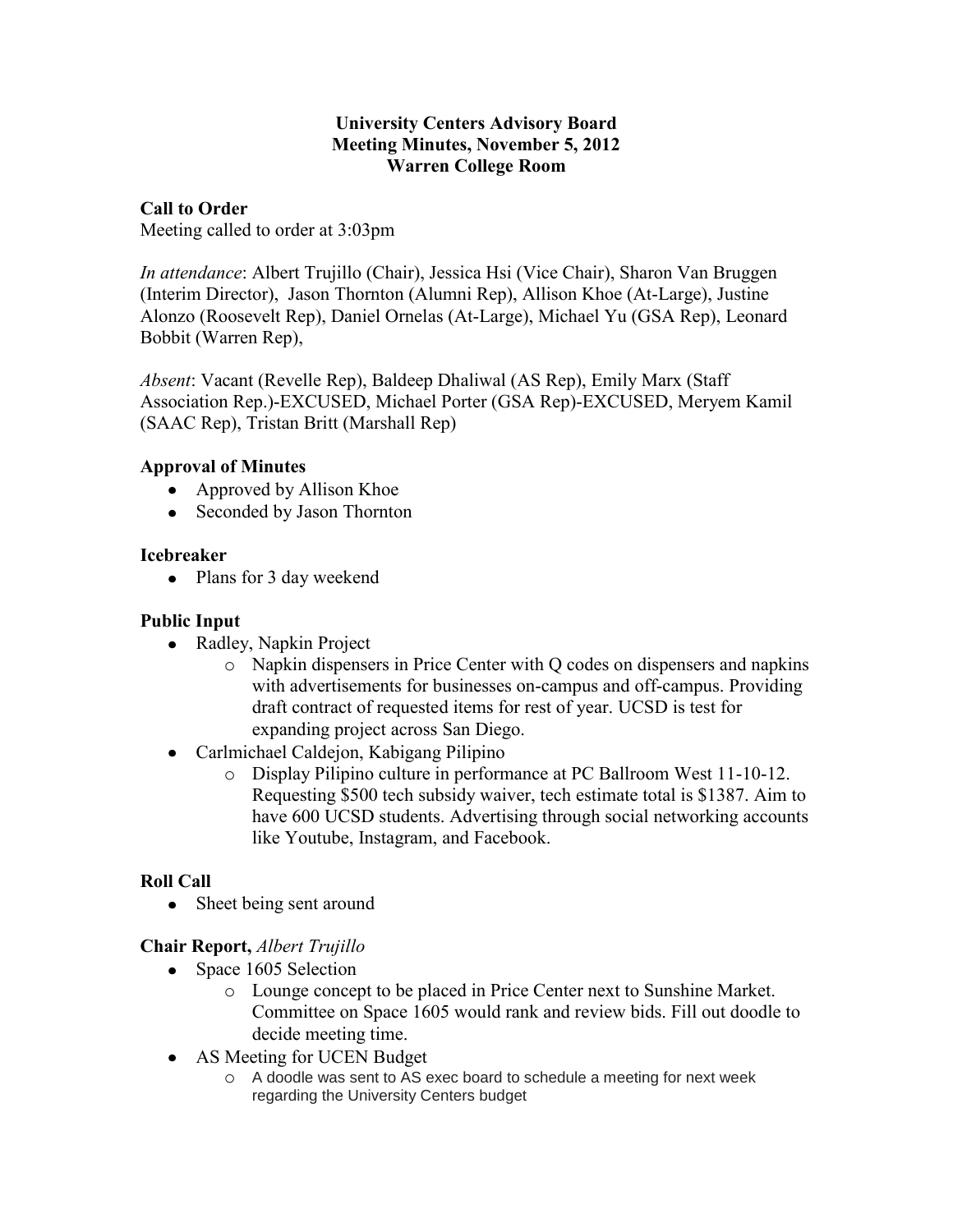- Table Manners
	- o Raise hand if wish to speak and motion to perform actions. Albert will keep Speaker's List.

# **Vice-Chair Report,** *Jessica Hsi*

- Retreat on University Centers Budget Crisis, usually starts in the morning and 3-4 hours long
	- o Fri, Nov 30 1
	- o Sat, Dec 1 3
	- $\circ$  Sun, Dec 2 -
	- o Fri, Jan 11 2
	- o Sat, Jan 12 3
	- o Sun, Jan 13 1

## **Interim Director Report,** *Sharon VanBruggen*

- Survey Update-Preliminary Results  $\bullet$ 
	- o 1,182 respondents (219 graduate students, 963 undergraduate students)
	- o 80% members of student orgs
	- o Most common usage of University Centers: food, socialize, bookstore, post office, ATMs
	- o Top 2 Priorities: Cleanliness of building, Building in Good Maintenance
	- o Other priorities: Food after midnight, weekend hours, computer lab
- Budget and Planning Website
	- o Under About Us and Planning: FAQ, Link to Budget, and Assessment Reports on Building Maintenance
- Department Presentations
	- o Different departments (Operations-reservations/house management, Tech Services, Maintenance, Marketing, HR, Business, Retail, Campus Bike and Skate, Gameroom) come in and make presentation about what they do in University Centers. General nod of head for Retail Dept. to come in and talk.

### **New Business**

- Tech Fee Balance: \$6,712.50
- Kaibang Pilipino. Jessica Hsi moves to fund organization for \$500. Daniel Ornelas seconds. No objections. Approved for \$500.

# **Old Business**

- Equipment Set-up/Usage Fee
	- o Orgs will be charged when using Ballrooms, PC Plaza. Multipurpose room at Student Services Center already contains charge for reservations.
	- o Leonard: Where do numbers come from?
		- Numbers put together by Senior Management Team with approval from UCAB. Average set-up cost for set up and custodial maintenance of rooms.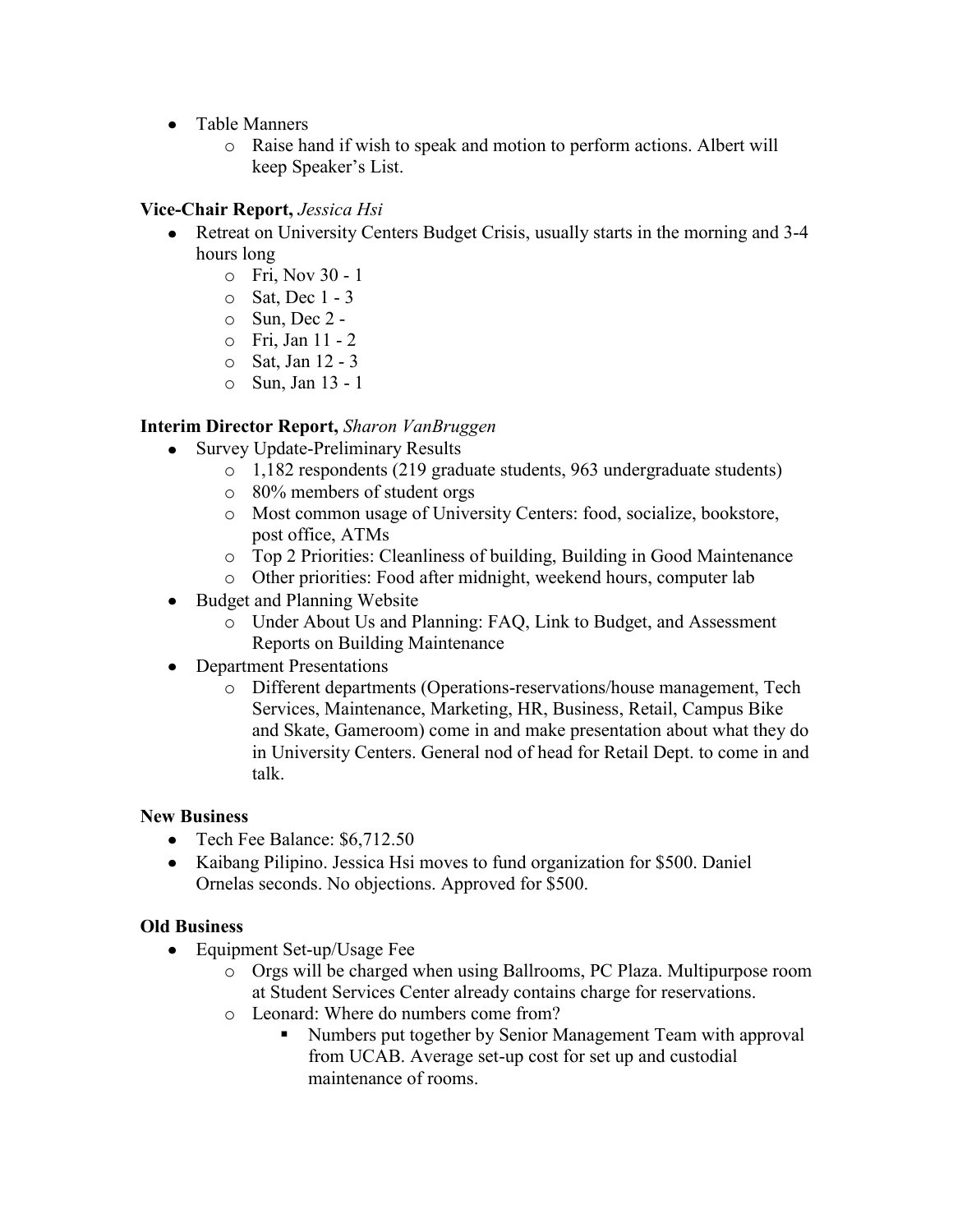- o Leonard: Would traditional events (events carried out over 10 years that have guaranteed funding) be affected by this?
	- Attempt to grandfather in
- o Leonard: How would College organizations be handled since they cannot request A.S. funding?
	- Likely would have to pay the way the fee currently stands
- o Leonard: Has there been meeting with AS VP of Student Organizations (Oversee funding requests)?
- o Leonard: Both WCC and A.S. find fees unfair and way to pass deficit on to A.S.
- o Leonard: WCC believes student orgs should not be charged to have an event that they are already paying for and find the as-is fee unfair if no cost associated with it. Name of fee misleading since it is just a fee to use the building not just set-up/usage. Also, WCC finds that release of new fee in the middle of the year unfair. Would like to see complexity clause defined because currently arbitrary wording. Do not believe should have to pay since already paying through University Centers fee. Both councils will pass condemnations if resolution passes.
- o Tristan via email: Marshall Council concerned about ballroom fees and that the University Centers deficit being passed on to A.S.
- o Albert: Ballroom fees not meant to scare students in to voting yes on University Centers referendum.
- o Michael: Strongest argument is that it is being passed in the middle of the year.
- o If do not do this fee, then still must decide alternative fee.
	- Cuts like those to the computer lab in University Centers would be an effect of no fee passing.
- o Regarding arbitrariness, does not include additional fees but already existing ones (i.e. crowd control)
- o Not receiving enough revenue via current means
- o Students likely unable to set up byself because of union staffing and safety concerns.
- o Straw Poll
	- See fee passed as is:  $2 \overline{ }$
	- Reconsider Fee:  $6 \overline{ }$
	- Do not want see Fee passed at all: 2
- o Expected extra revenue: \$17,000 over year
- o Justine: Presentation should cover the effects of no fee like staffing cuts.
- o Leonard: Timing last year prevented no referendum going to students
- o Leonard: Two years ago, referendum failed and disqualified because grievance brought against it. Campaigning would need to be different if another referendum.
- o Sharon: Capital plan to be placed on website.
- o Tristan: What is general feel of campus in passing a referendum?
	- Cannot bank on referendum passing. In Survey, 13\$ fee with cost escalator highest choice.